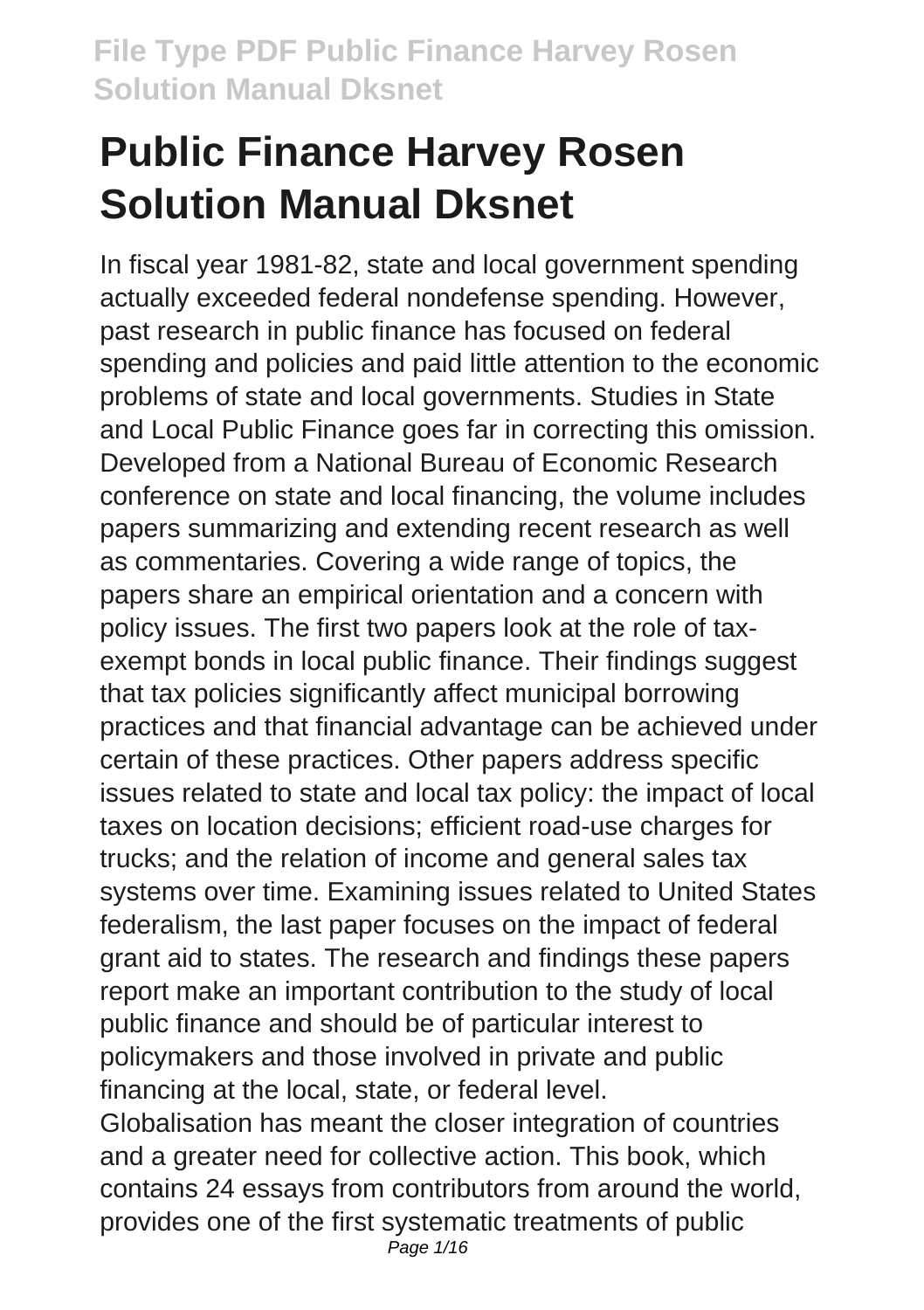finance in this new era. It deals with such topics as: increasing aid efficiency; public-private cooperation and competition; and taking the outside world into consideration. The Encyclopedia provides a detailed and comprehensive account of the subject known as public choice. However, the title would not convey suf- ciently the breadth of the Encyclopedia's contents which can be summarized better as the fruitful interchange of economics, political science and moral philosophy on the basis of an image of man as a purposive and responsible actor who pursues his own objectives as efficiently as possible. This fruitful interchange between the fields outlined above existed during the late eighteenth century during the brief period of the Scottish Enlightenment when such great scholars as David Hume, Adam Ferguson and Adam Smith contributed to all these fields, and more. However, as intell- tual specialization gradually replaced broad-based scholarship from the mnineteenth century onwards, it became increasingly rare to find a scholar making major contributions to more than one. Once Alfred Marshall defined economics in neoclassical terms, as a n- row positive discipline, the link between economics, political science and moral philosophy was all but severed and economists redefined their role into that of 'the humble dentist' providing technical economic information as inputs to improve the performance of impartial, benevolent and omniscient governments in their attempts to promote the public interest. This indeed was the dominant view within an economics profession that had become besotted by the economics of John Maynard Keynes and Paul Samuelson immediately following the end of the Second World War. States experiencing taxpayer revolts among homeowners are tempted to reduce reliance on the property tax to fund schools. But a more targeted approach can provide property tax relief and improve state funding for public education. This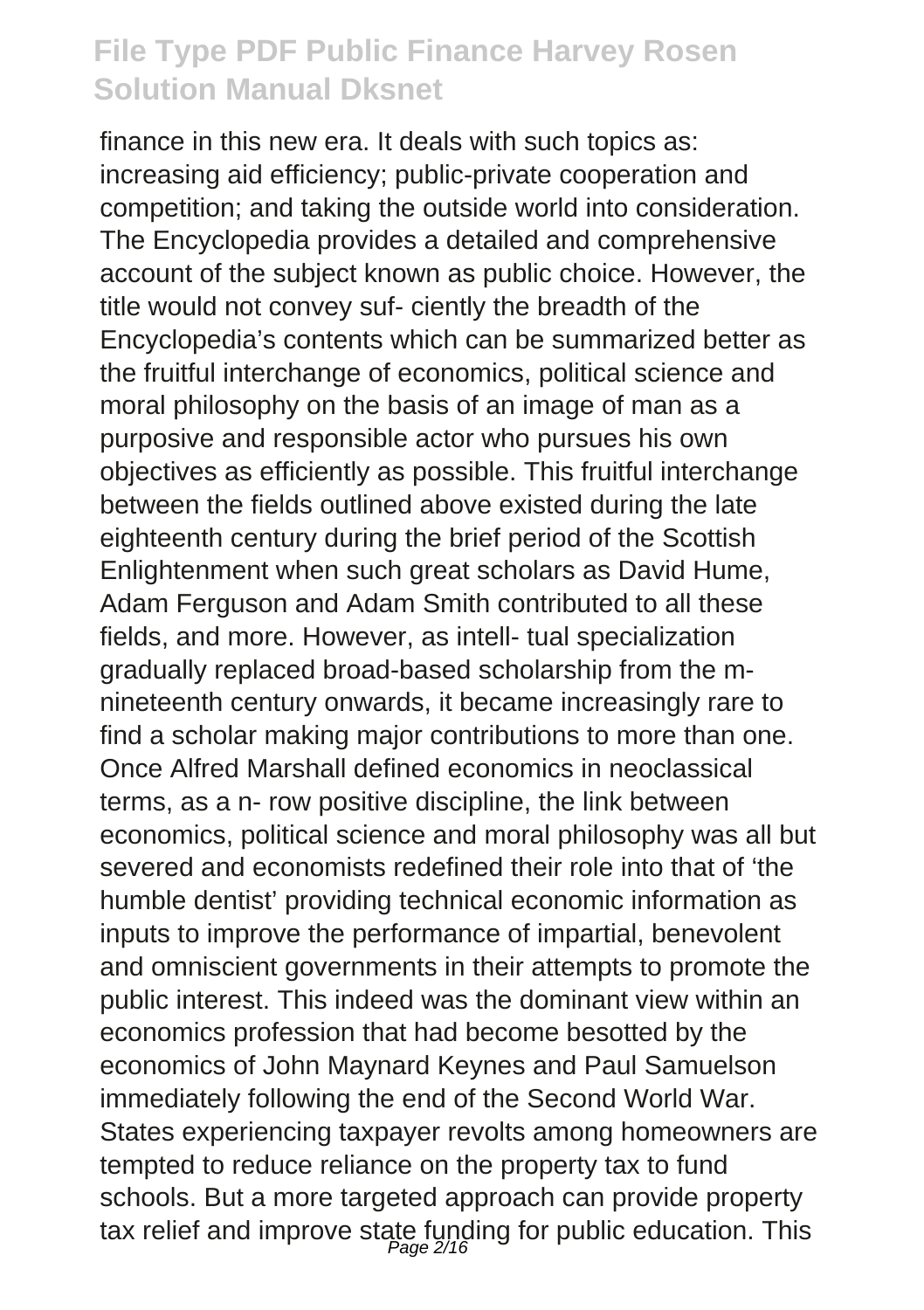policy focus report includes a comprehensive review of recent research on both property tax and school funding, and summarizes case studies of seven states-- California, Massachusetts, Michigan, New Hampshire, New Jersey, Ohio and Texas. The majority of these states are heavily reliant on property tax revenues to fund schools. While there is no onesize-fits-all solution, the report recommends addressing property taxes and school funding separately.

The federal government is running large budget deficits, spending too much, and heading toward a financial crisis. Federal spending has soared under President George W. Bush, and the costs of programs for the elderly are set to balloon in coming years.

The Inclusive Economy: How to Bring Wealth to America's Poor energetically challenges the conventional wisdom of both the right and the left that underlies much of the contemporary debate over poverty and welfare policy. Author and national public policy expert Michael Tanner takes to task conservative critiques of a "culture of poverty" for their failure to account for the structural circumstances in which the poor live. In addition, he criticizes liberal calls for fighting poverty primarily through greater redistribution of wealth and new government programs. Rather than engaging in yet another debate over which government programs should be increased or decreased by billions of dollars, Tanner calls for an end to policies that have continued to push people into poverty. Combining social justice with limited government, his plan includes reforming the criminal justice system and curtailing the War on Drugs, bringing down the cost of housing, reforming education to give more control and choice to parents, and making it easier to bank, save, borrow, and invest. The comprehensive evidence provided in The Inclusive Economy is overwhelming: economic growth lifts more people out of poverty than any achievable amount of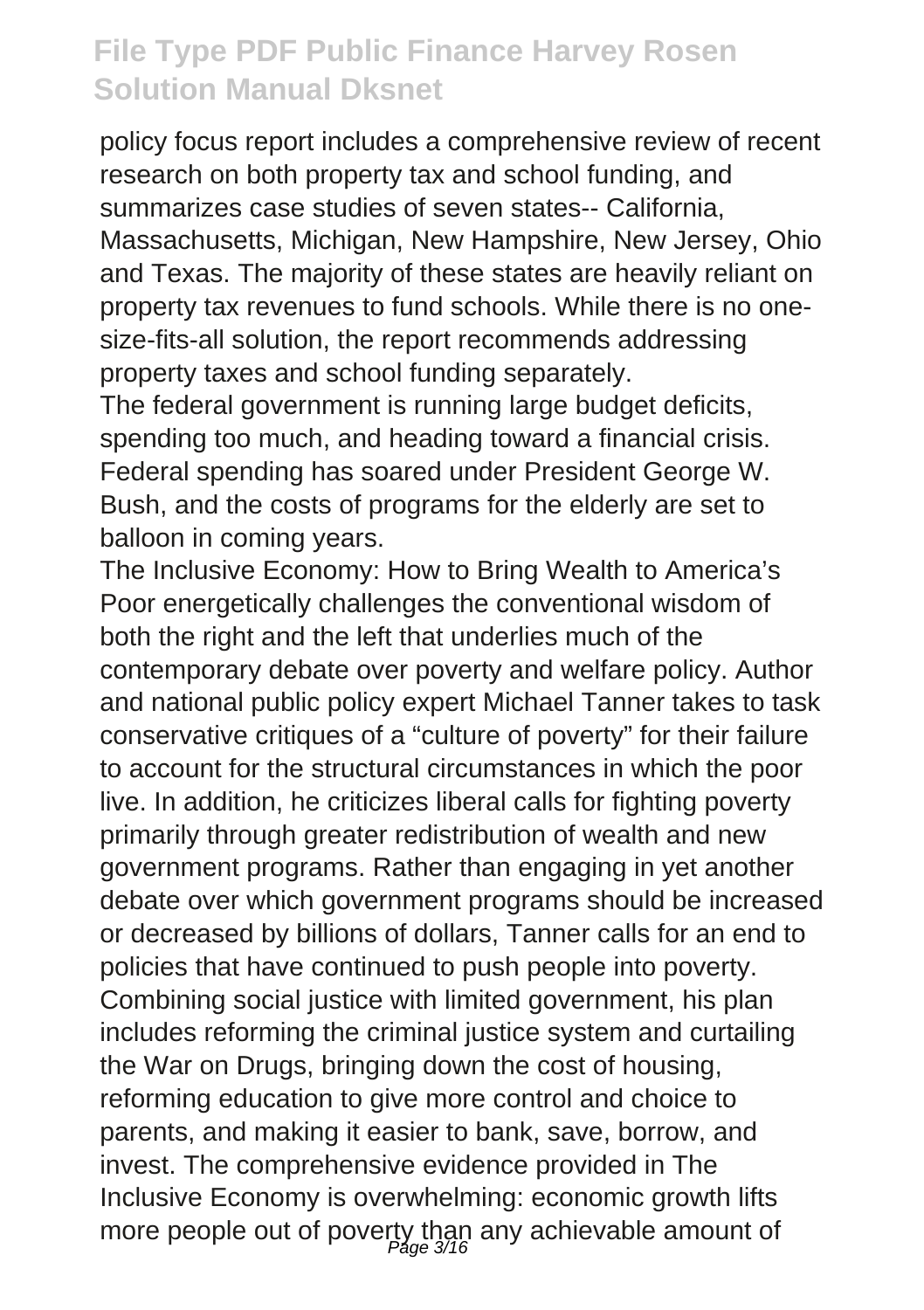redistribution does. As Tanner notes, "we need a new debate, one that moves beyond our current approach to fighting poverty to focus on what works rather than on noble sentiments or good intentions." The Inclusive Economy is a major step forward in that debate.

World Development Report 1994 examines the link between infrastructure and development and explores ways in which developing countries can improve both the provision and the quality of infrastructure services. In recent decades, developing countries have made substantial investments in infrastructure, achieving dramatic gains for households and producers by expanding their access to services such as safe water, sanitation, electric power, telecommunications, and transport. Even more infrastructure investment and expansion are needed in order to extend the reach of services especially to people living in rural areas and to the poor. But as this report shows, the quantity of investment cannot be the exclusive focus of policy. Improving the quality of infrastructure service also is vital. Both quantity and quality improvements are essential to modernize and diversify production, help countries compete internationally, and accommodate rapid urbanization. The report identifies the basic cause of poor past performance as inadequate institutional incentives for improving the provision of infrastructure. To promote more efficient and responsive service delivery, incentives need to be changed through commercial management, competition, and user involvement. Several trends are helping to improve the performance of infrastructure. First, innovation in technology and in the regulatory management of markets makes more diversity possible in the supply of services. Second, an evaluation of the role of government is leading to a shift from direct government provision of services to increasing private sector provision and recent experience in many countries with public-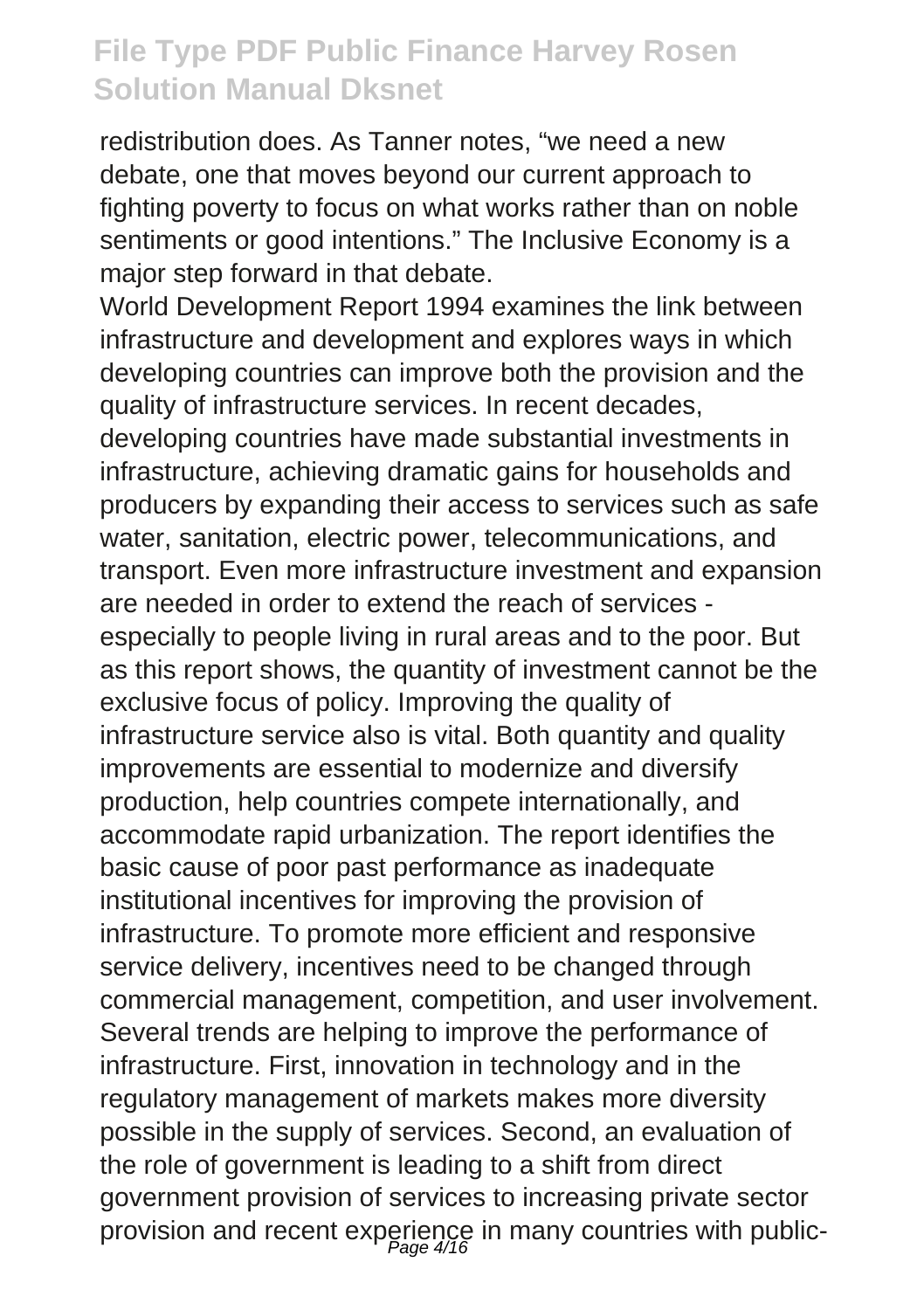private partnerships is highlighting new ways to increase efficiency and expand services. Third, increased concern about social and environmental sustainability has heightened public interest in infrastructure design and performance. "From adjusted gross income to zoning and property taxes, the second edition of The Encyclopedia of Taxation and Tax Policy offers the best and most complete guide to taxes and tax-related issues. More than 150 tax practitioners and administrators, policymakers, and academics have contributed. The result is a unique and authoritative reference that examines virtually all tax instruments used by governments (individual income, corporate income, sales and value-added, property, estate and gift, franchise, poll, and many variants of these taxes), as well as characteristics of a good tax system, budgetary issues, and many current federal, state, local, and international tax policy issues. The new edition has been completely revised, with 40 new topics and 200 articles reflecting six years of legislative changes. Each essay provides the generalist with a quick and reliable introduction to many topics but also gives tax specialists the benefit of other experts' best thinking, in a manner that makes the complex understandable. Reference lists point the reader to additional sources of information for each topic. The first edition of The Encyclopedia of Taxation and Tax Policy was selected as an Outstanding Academic Book of the Year (1999) by Choice magazine."--Publisher's website. Public Finance benefits from the combined efforts of Harvey Rosen's market-leading book and co-author Ted Gayer's research and government agency experience. This combination of experience is able to explain as clearly as possible how the tools of economics can be used to analyze government expenditure and tax policies. This new edition incorporates recent developments and along the way takes students to the frontiers of current research and policy. While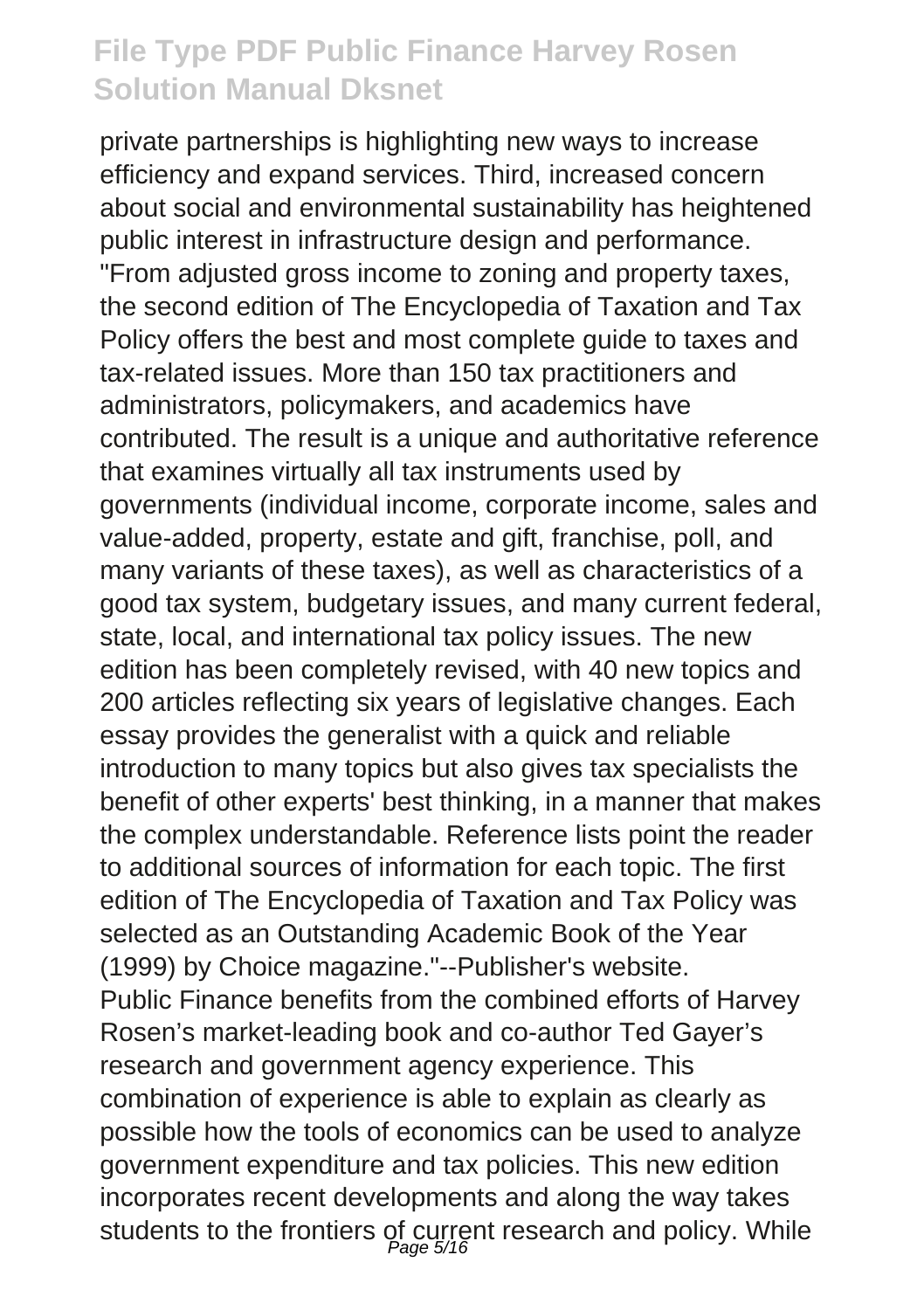the information presented is cutting edge and reflects the work of economists currently active in the field, the approach makes the text accessible to undergraduates whose only prior exposure to economics is at the introductory level. All of the changes in the Tenth edition were made to further the authors' goal of providing students with a clear and coherent view of the role of government spending and taxation. The authors' years of policy experience have convinced themselves that modern public finance provides a practical and invaluable framework for thinking about policy issues. The goal is simple: to emphasize the links between sound economics and the analysis of real-world policy problems. Connect is the only integrated learning system that empowers students by continuously adapting to deliver precisely what they need, when they need it, and how they need it, so that your class time is more engaging and effective. Loose-Leaf for Public FinanceMcGraw-Hill Education Essays on the theory and practice of public finance and policy. The sixteen essays in this book were written to celebrate the ninetieth birthday of Richard Musgrave and to commemorate the tenth anniversary of CES, the Center for Economic Studies at the University of Munich. Musgrave is considered to be a founding father of modern public economics. He belongs to the intellectual tradition that views government as an instrument that can be used to correct market failure and to establish the society that people want. Although his work fits within the individualistic framework of modern economics, he also draws on principles of moral philosophy. The essays take stock of and extend the theory and practice of public finance and public policy. They address the evolving role of government and the welfare state, the interaction between taxation and markets, the future of pension and health care systems, and international tax issues and fiscal federalism.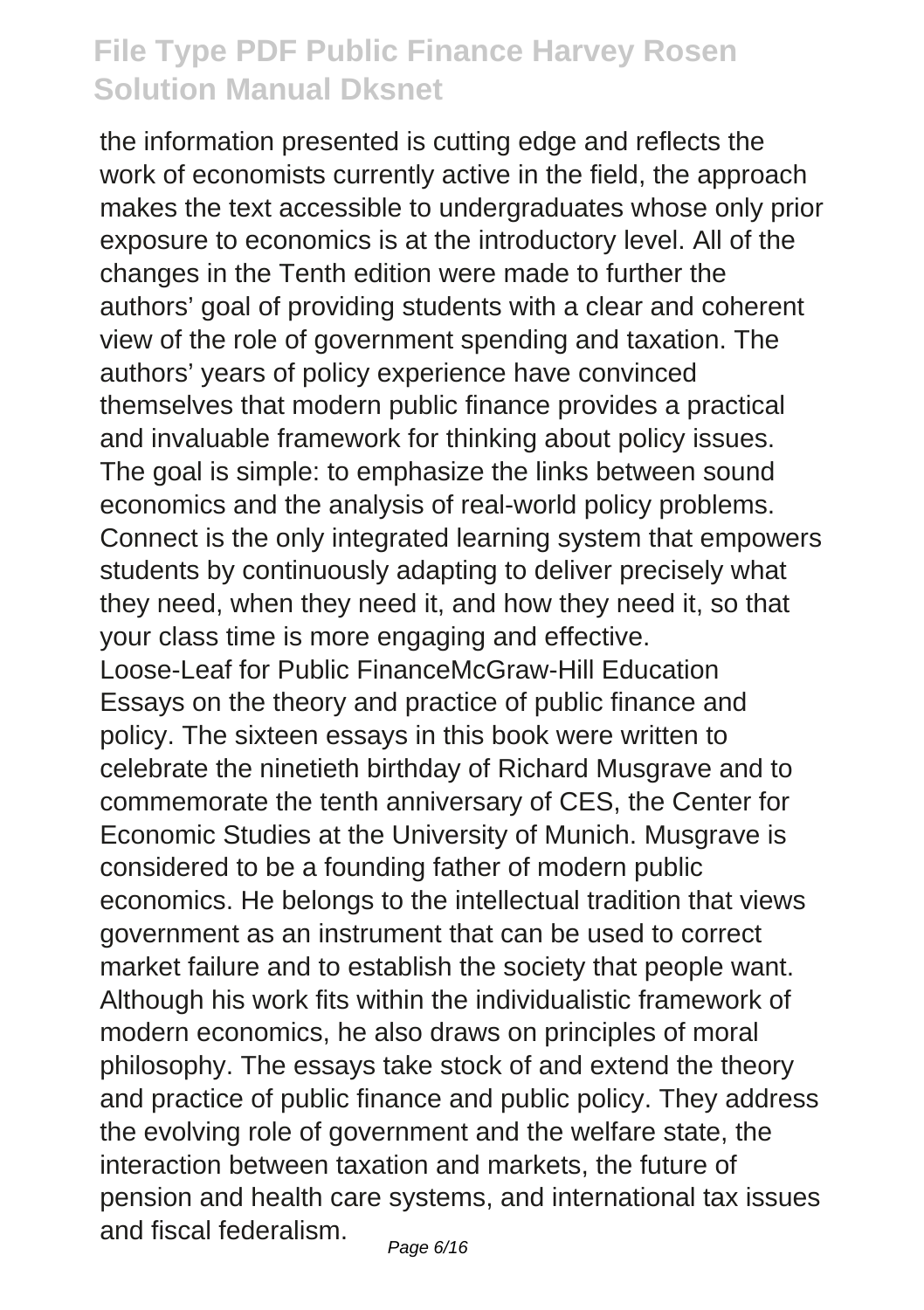It's one thing to be passionate about protecting the environment. It's another to be successful at it. Many laws have been enacted to clean up pollution or preserve natural beauty, but many of them don't work and other have unintended consequences. In this book, Stroup explains why many of our environmental laws have failed us and how we might go about doing a better job of protecting nature. Economics is an indispensable guide to learning how to think about both economics and the environment.

"Public Finance"--while continuing to follow an innovative approach that is both theoretical and empirical--is now completely updated to reflect major changes in its key topics. New or revised information includes explanations of the Social Security trust fund, a new section on the alternative minimum tax (AMT), possible links between the corporation tax and high-profile scandals such as Enron, and more.. . ICTs and Sustainable Solutions for the Digital Divide: Theory and Perspectives focuses on Information and Communication Technologies for Development (ICT4D), which includes any technology used for communication and information. This publication researches the social side of computing, the users, and the design of systems that meet the needs of "ordinary" users.

"Public Finance 9/e" benefits from the combined efforts of Harvey Rosen's market-leading book and co-author Ted Gayer's research and government agency experience. This combination of experience is able to explain as clearly as possible how the tools of economics can be used to analyze government expenditure and tax policies. This new edition incorporates recent developments and along the way takes students to the frontiers of current research and policy. While the information presented is cutting edge and reflects the Page 7/16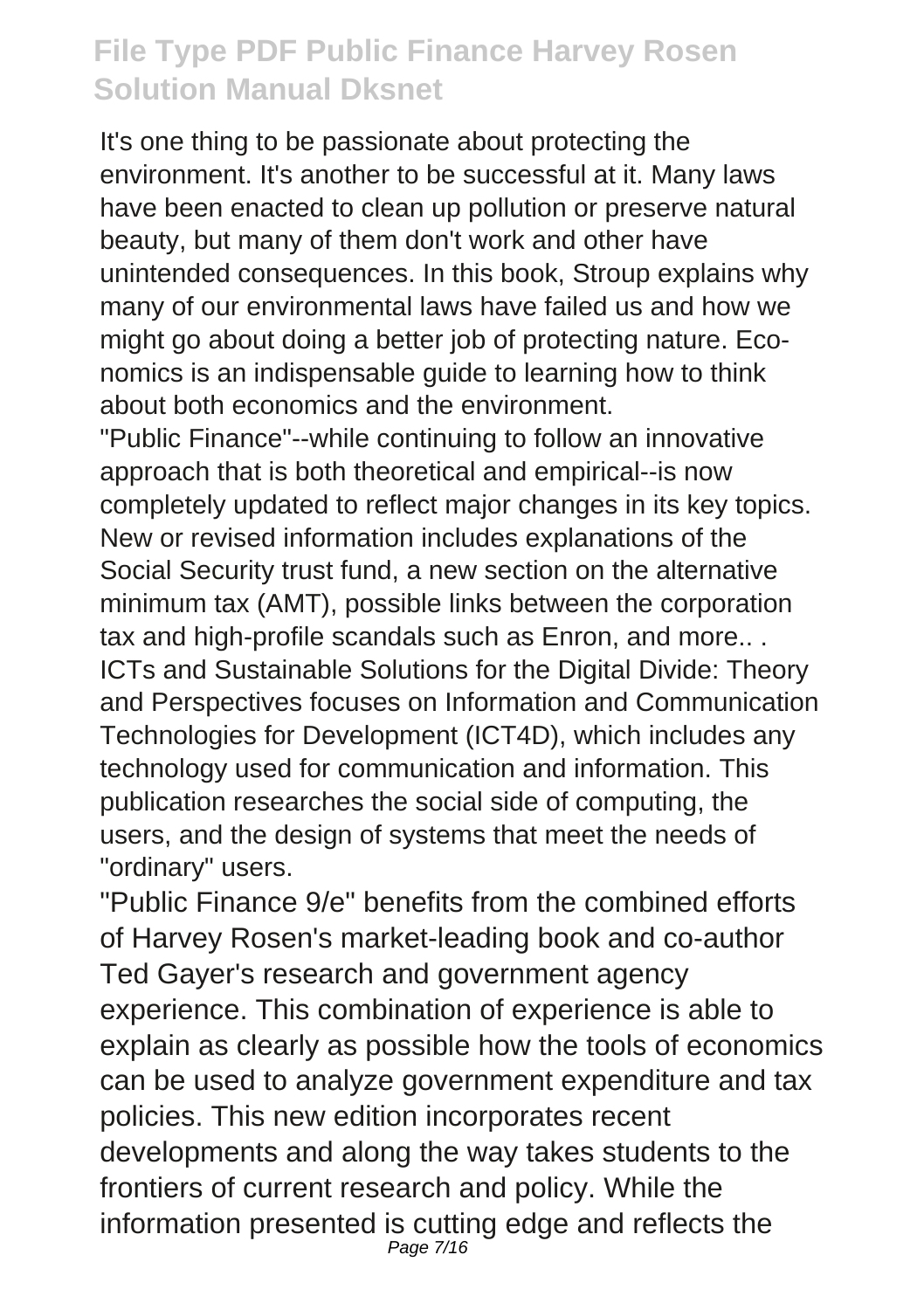work of economists currently active in the field, the approach makes the text accessible to undergraduates whose only prior exposure to economics is at the introductory level. All of the changes in the ninth edition were made to further the authors' goal of providing students with a clear and coherent view of the role of government spending and taxation. The authors' years of policy experience have convinced themselves that modern public finance provides a practical and invaluable framework for thinking about policy issues. The goal is simple: to emphasize the links between sound economics and the analysis of real-world policy problems.

Now in its 40th year, Emerging Trends in Real Estate is one of the most highly regarded and widely read forecast reports in the real estate industry. This updated edition provides an outlook on real estate investment and development trends, real estate finance and capital markets, trends by property sector and metropolitan area, and other real estate issues around the globe. Comprehensive and invaluable, the book is based on interviews with leading industry experts and also covers what's happening in multifamily, retail, office, industrial, and hotel development.

A comprehensive presentation of the field of public finance, this text adopts a modern, theoretical and empirical approach to the subject.

This paper discusses in a systematic and comprehensive way the existing literature on the relationship between the growth of countries' economies and various public finance instruments, such as tax policy, expenditure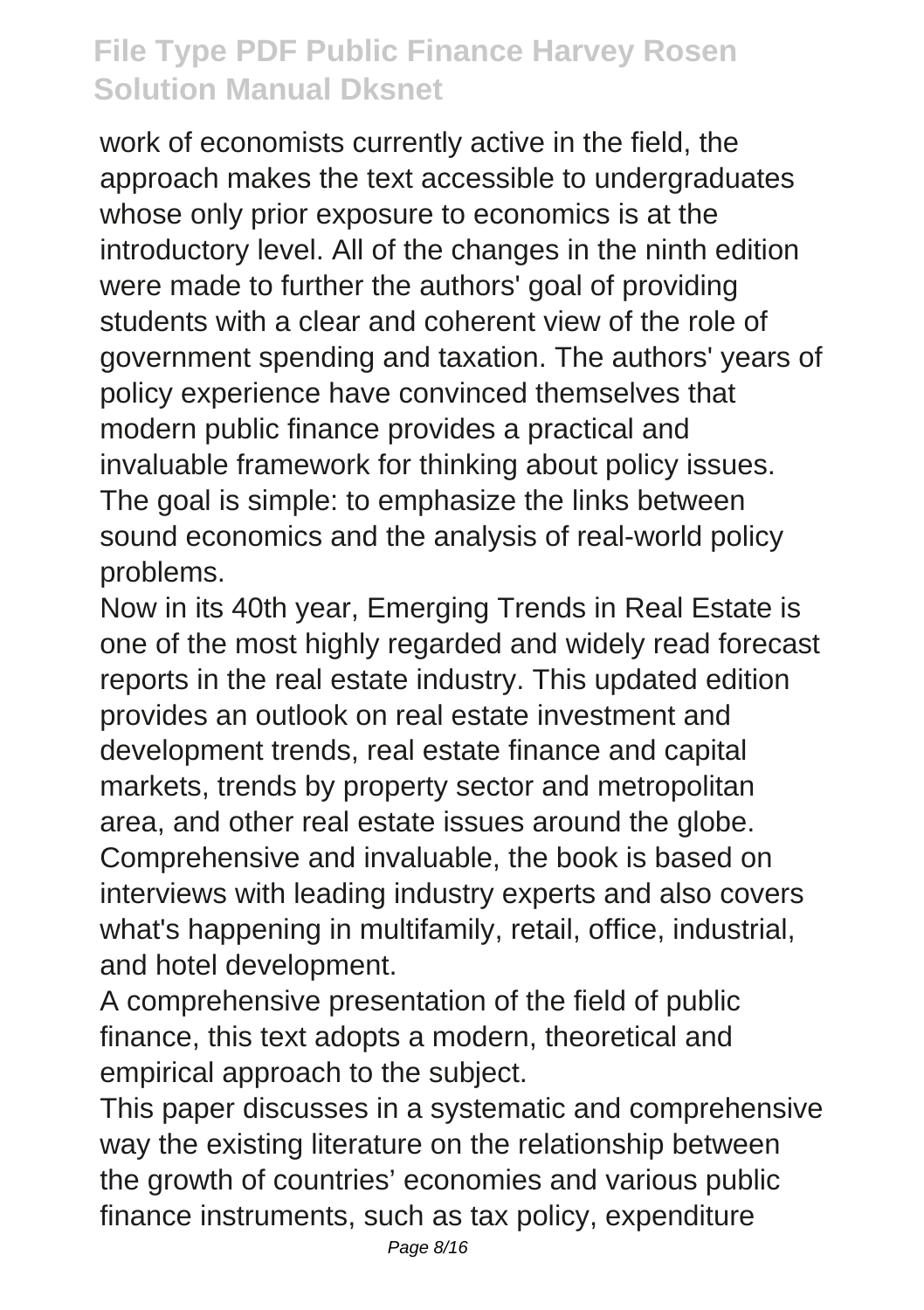policy, and overall budgetary policy, from the perspectives of allocative efficiency, macroeconomic stability, and income distribution. It reviews both the conceptual linkages between each of the instruments and growth and the empirical evidence on such relationships. It broadly concludes that fiscal policy could play a fundamental role in affecting the long-run growth performance of countries.

Auerbach integrates economic and legal perspectives on taxation and fiscal policy, offering a provocative assessment of the most important issues in public finance today.

Rev. and updated ed. of: Beyond politics: markets, welfare, and the failure of bureaucracy / William C. Mitchell and Randy T. Simmons. 1994.

The market-leading book takes its readers to the frontiers of current research,yet remains accessible to undergraduates.Although it draws upon the latest research, the book never loses sight of the reality it is supposed to describe, always drawing the links between economic analysis and current political issues. Most public finance books are texts, which are aimed at undergraduate or graduate students. They are overly technical in nature and appeal only to a narrow range of bureaucrats and academics. Books on taxation are written for tax practitioners and usually emphasize either what the law is or how to maneuver through the labyrinth of tax law to minimize taxes for clients. Philosophy books on taxation or public finance simply do not exist. The Philosophy of Taxation and Public Finance is different. It is written in nontechnical language and is aimed to appeal to a wide range of readers,

including practitioners, academics and students in the fields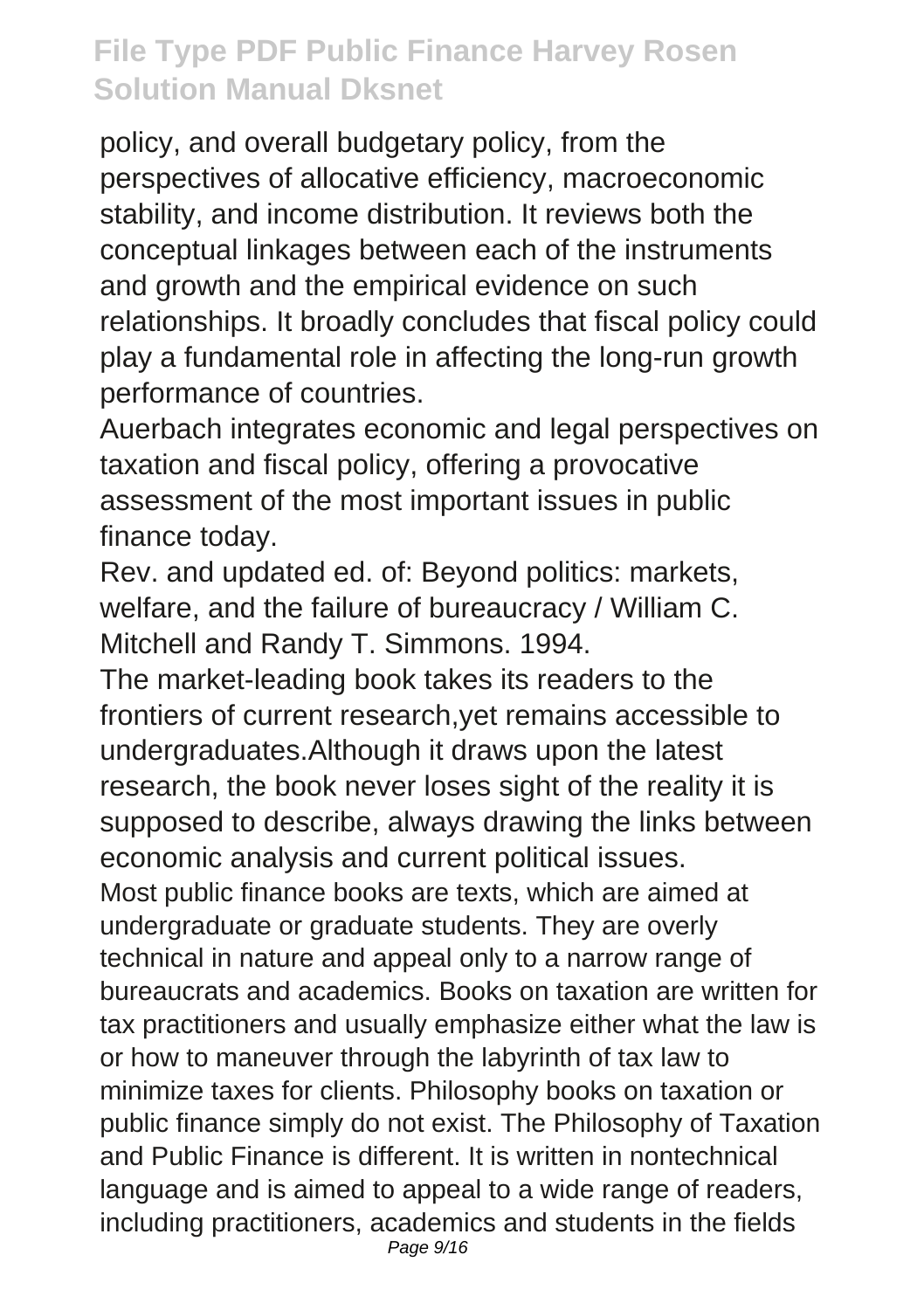of taxation, public finance, economics, law, philosophy and political science as well as general readers who are interested in learning why they are being taxed the way they are. The author addresses the major issues and topics in taxation and public finance and injects them with philosophical insights. He discusses questions such as: -What arguments have been used to justify taxation? -When is tax evasion unethical? -Are some taxes better than others? -What are the proper functions of government? -How much is enough? Is the ability to pay concept valid? -When can punitive taxes be justified?

Rosen and Gayer's Public Finance provides the economic tools necessary to analyze government expenditure and tax policies and, along the way, takes students to the frontiers of current research and policy. While the information presented is cutting edge and reflects the work of economists currently active in the field, the approach makes the text accessible to undergraduates whose only prior exposure to economics is at the introductory level. The authors' years of policy experience have convinced them that modern public finance provides a practical and invaluable framework for thinking about policy issues. The goal is simple: to emphasize the links between sound economics and the analysis of real-world policy problems. Enhancements and key features for this new Global Edition include:New Policy Perspectives introduce relevant and engaging examples of international policy so students can extend their understanding of theory to policymaking across the globe. New Empirical Evidence applications provide students with real-world examples that are relevant to them, from case studies about Sweden and China to global examples that compare experiences between countries. Updated end-of-chapter questions broaden critical thinking, encouraging students to apply their knowledge to international and comparative examples. The results of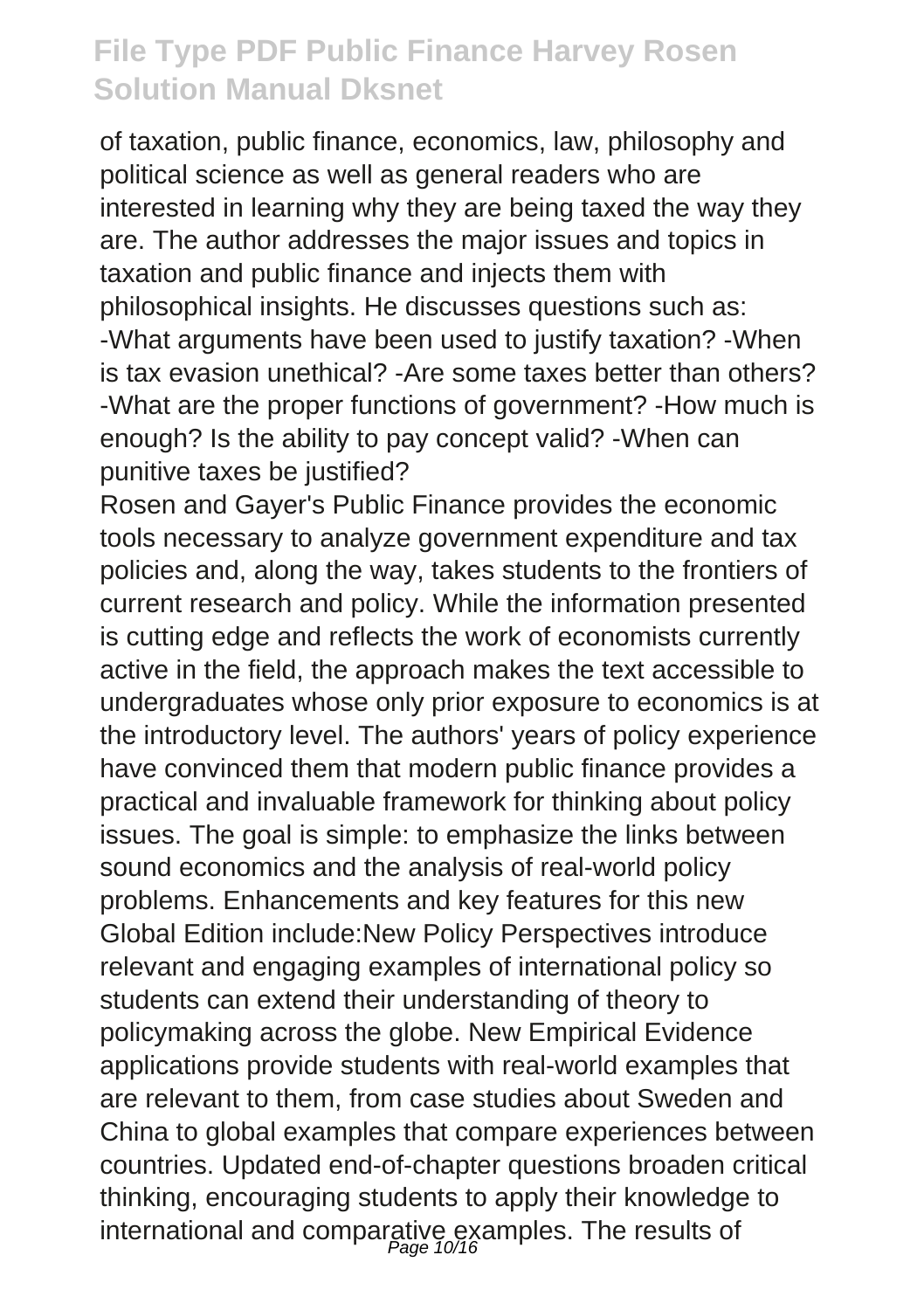econometric models are used to help students understand how expenditure and tax policies affect individual behavior and how governments set policies. Integrated theory and analysis: Institutional, theoretical, and empirical material is interwoven to provide students with a clear and coherent view of how government spending and taxation relate to economic theory. Current research is presented alongside discussion of methodological and substantive controversies. The approach is modern, theoretical, and empirical, and shared by most active economists. Institutional and legal settings are described in detail, and the links between economic analysis and current political issues are emphasized. This Global Edition has been adapted to meet the needs of courses outside of the United States and does not align with the instructor and student resources available with the US edition. The Housing Challenge in Emerging Asia: Options and Solutions provides new insights and ideas to best design and implement housing policies aimed at improving access to affordable and adequate housing. The book offers an innovative theoretical framework to conceptualize and analyze various housing policies. It also critically reviews housing policies of various countries and draws lessons for others. The countries studied include advanced economies within and outside Asia, such as Japan, the Republic of Korea, Singapore, Switzerland, the United Kingdom, and the United States, as well as emerging countries within Asia, such as the People's Republic of China and India. The size of government is arguably the most controversial discussion in United States politics, and this issue won't fade from prominence any time soon. There must surely be a tipping point beyond which more government taxing and spending harms the economy, but where is that point? In this accessible book, best-selling authors Jeff Madrick, Jon Bakija, Lane Kenworthy, and Peter Lindert try to answer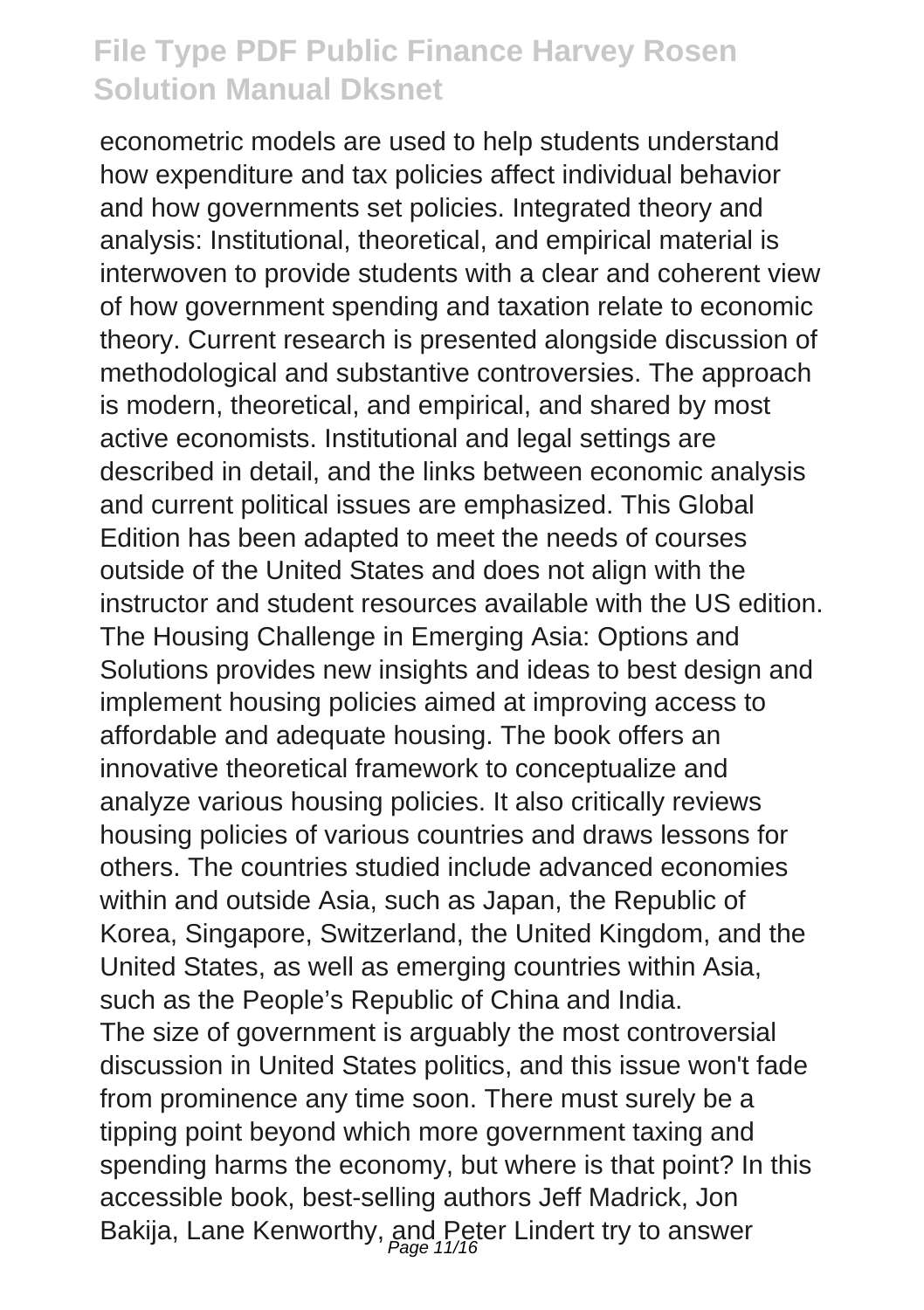whether our government can grow any larger and examine how we can optimize growth and fair distribution.

A wide-ranging survey of the theory and evidence on public goods, presenting the main literature on public goods, both theoretical and empirical, in a systematic manner. The breadth and depth of the book's coverage extends the existing literature in many ways.

This report examines the links between inequality and other major global trends (or megatrends), with a focus on technological change, climate change, urbanization and international migration. The analysis pays particular attention to poverty and labour market trends, as they mediate the distributional impacts of the major trends selected. It also provides policy recommendations to manage these megatrends in an equitable manner and considers the policy implications, so as to reduce inequalities and support their implementation.

Featuring a general equilibrium framework that is both cohesive and versatile, the Second Edition of Public Finance: A Normative Theory brings new and updated information to this classic text. Through its concentration on the microeconomic theory of the public sector in the context of capitalist market economics it addresses the subjects traditionally at the heart of public sector economics, including public good theory, theory of taxation, welfare analysis, externalities, tax incidence, cost benefit analysis, and fiscal federalism. Its goal of providing a foundation, rather than attempting to present the most recent scholarship in detail, makes this Second Edition both a valuable text and a resource for professionals. \* Second edition provides new and updated information \* Focuses on the heart of public sector economics, including public expenditure theory and policy, tax theory and policy, cost benefit-analysis, and fiscal federalism \* Features a cohesive and versatile general Page 12/16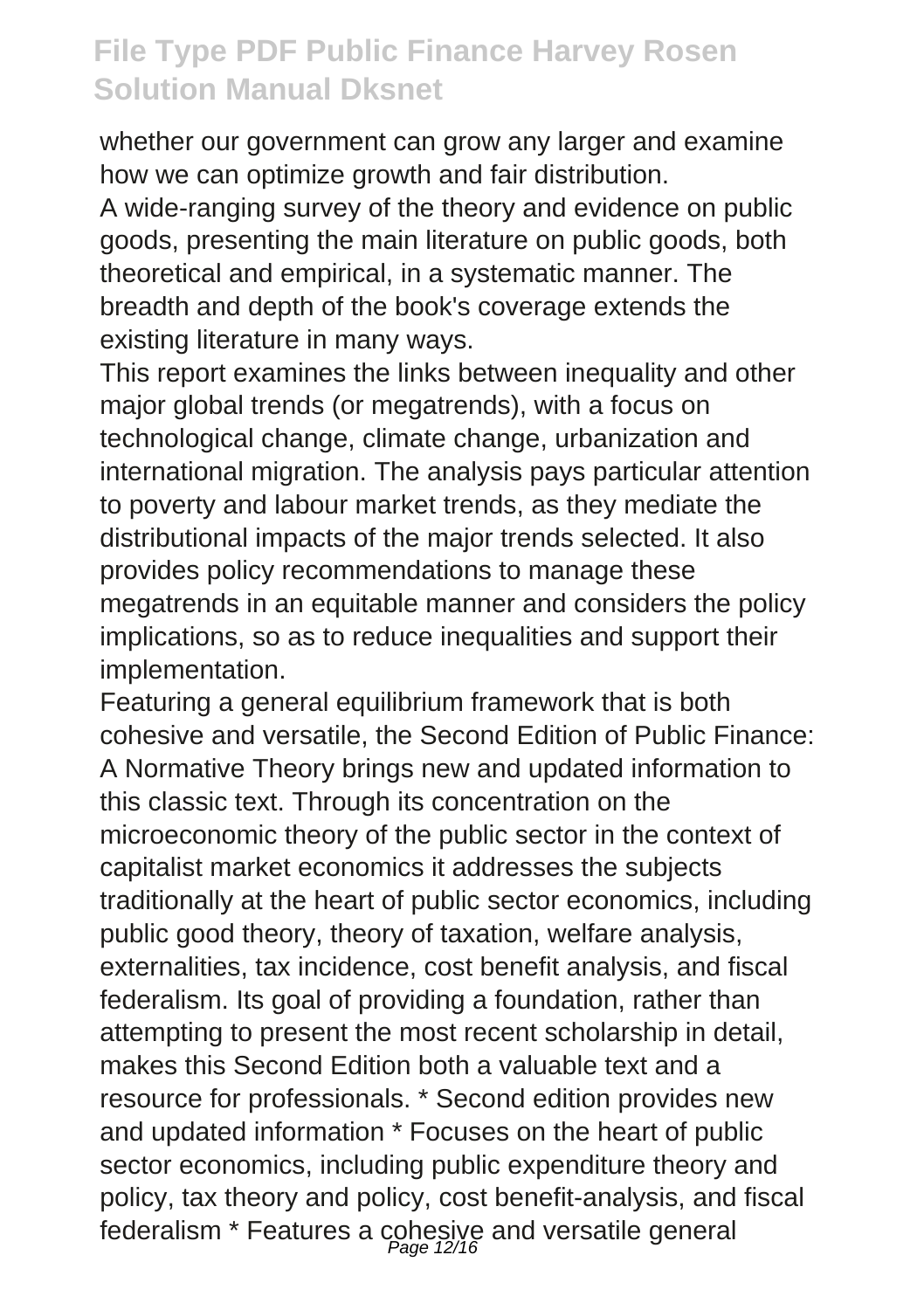#### equilibrium framework

The Handbook of Public Finance provides a definitive source, reference, and text for the field of public finance. In 18 chapters it surveys the state of the art - the tradition and breadth of the field but also its current status and recent developments. The Handbook's intellectual foundation and orientation is truly multidisciplinary. Throughout its examination of the standard material of public finance, it explores the connections between that material and such neighboring fields as political science, sociology, law, and public administration. The editors and contributors to the Handbook are distinguished scholars who write clearly and accessibly about the political economy of government budgets and their policy implications. To address the needs and interests of international scholars, they place European issues next to the American agenda and give attention to the issues of transformation in Central Eastern Europe and elsewhere. General Editors: Jürgen G. Backhaus, University of Erfurt Richard E. Wagner, George Mason University Contributors: Andy H. Barnett, Charles B. Blankart, Thomas E. Borcherding, Rainald Borck, Geoffrey Brennan, Giuseppe Eusepi, J. Stephen Ferris, Fred E. Folvary, Andrea Garzoni, Heinz Grossekettaler, Walter Hettich, Scott Hinds, Randall G. Holcombe, Jean-Michel Josselin, Carla Marchese, Alain Marciano, William S. Peirce, Nicholas Sanchez, David Schap, A. Allan Schmid, Russell S. Sobel, Stanley L. Winer, Bruce Yandle.

Argues that public finance--the study of the government's role in economics--should incorporate principles from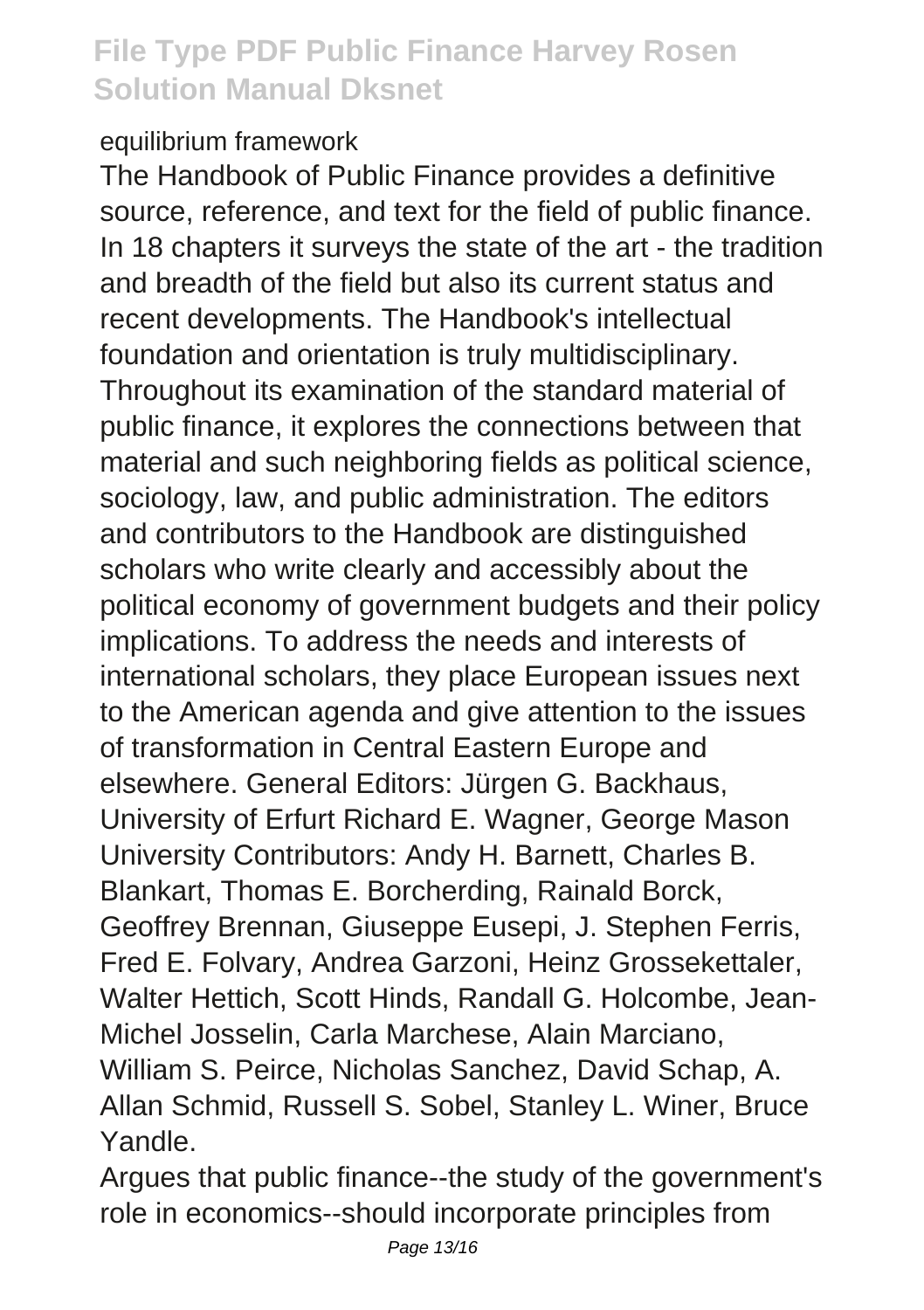behavior economics and other branches of psychology. The design of intergovernmental fiscal transfers has a strong bearing on efficiency and equity of public service provision and accountable local governance. This book provides a comprehensive one-stop window/source of materials to guide practitioners and scholars on design and worldwide practices in intergovernmental fiscal transfers and their implications for efficiency, and equity in public services provision as well as accountable governance.

Accessible to students and flexible for instructors, COLLEGE ALGEBRA AND TRIGONOMETRY, Eight Edition, incorporates the dynamic link between concepts and applications to bring mathematics to life. By integrating interactive learning techniques, the Aufmann team helps students to better understand concepts, work independently, and obtain greater mathematical fluency. The text also includes technology features to accommodate courses that allow the option of using graphing calculators. The authors' proven Aufmann Interactive Method allows students to try a skill as it is presented in example form. This interaction between the examples and Try Exercises serves as a checkpoint to students as they read the textbook, do their homework, or study a section. In the eighth edition, Review Notes are featured more prominently throughout the text to help students recognize the key prerequisite skills needed to understand new concepts. Important Notice: Media content referenced within the product description or the product text may not be available in the ebook version. In A Good Tax, tax expert Joan Youngman skillfully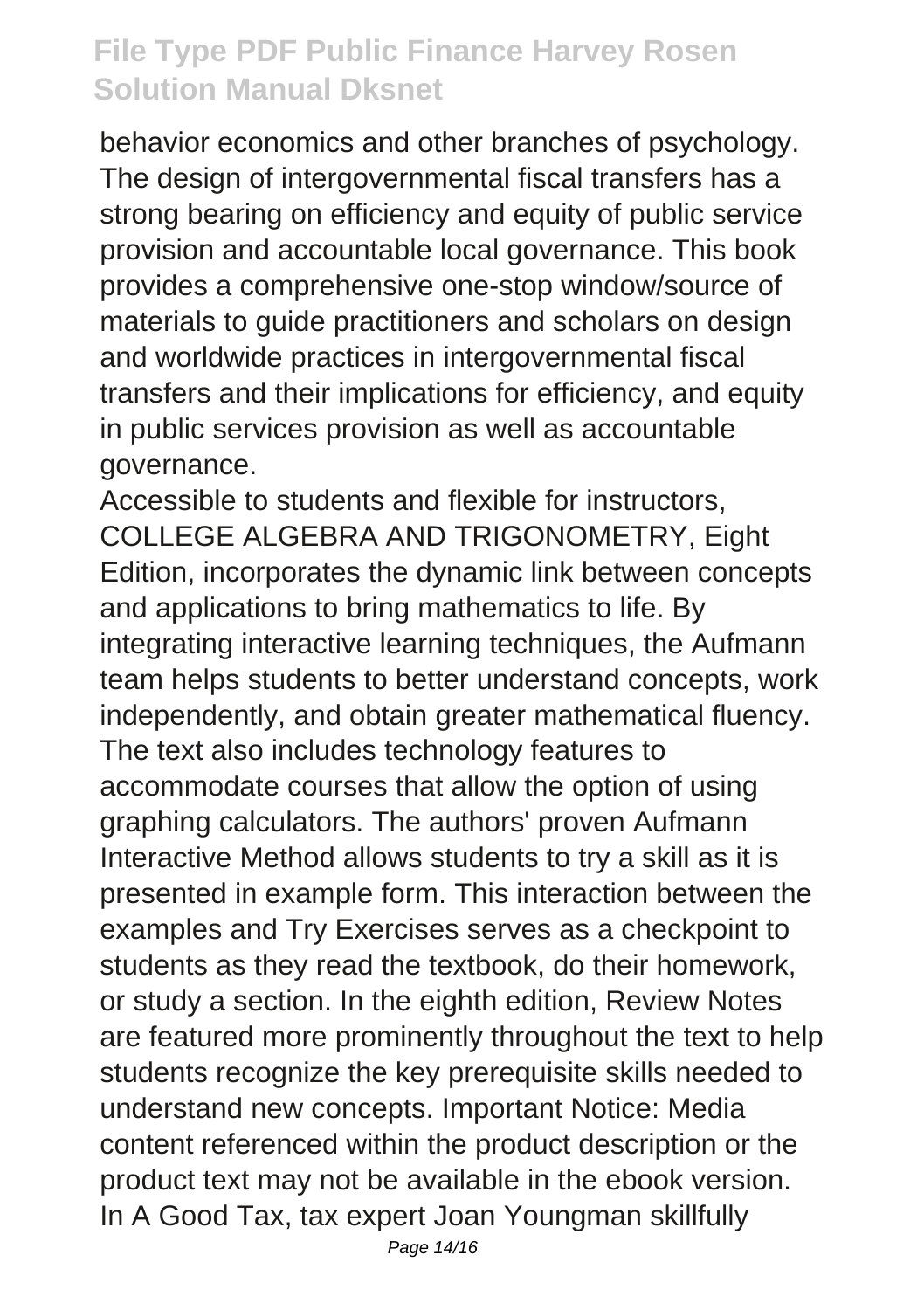considers how to improve the operation of the property tax and supply the information that is often missing in public debate. She analyzes the legal, administrative, and political challenges to the property tax in the United States and offers recommendations for its improvement. The book is accessibly written for policy analysts and public officials who are dealing with specific property tax issues and for those concerned with property tax issues in general.

**Textbook** 

Featuring interviews with topflight scholars discussing their work and that of their colleagues, this retrospective of the first hundred years of Columbia Business School recounts the role of the preeminent institution in transforming education, industry, and global society. From its early years as the birthplace of value investing to its seminal influence on Warren Buffett and Benjamin Graham, the school has been a profound incubator of ideas and talent, determining the direction of American business. In ten chapters, each representing a single subject of the school's research, senior faculty members recount the collaborative efforts and innovative approaches that led to revolutionary business methods in fields like finance, economics, and accounting. They describe the pioneering work that helped create new quantitative and stochastic tools to enhance corporate decision making, and they revisit the groundbreaking twentieth-century marketing and management paradigms that continue to affect the fundamentals of global business. The volume profiles several prominent centers and programs that have helped the school adapt to